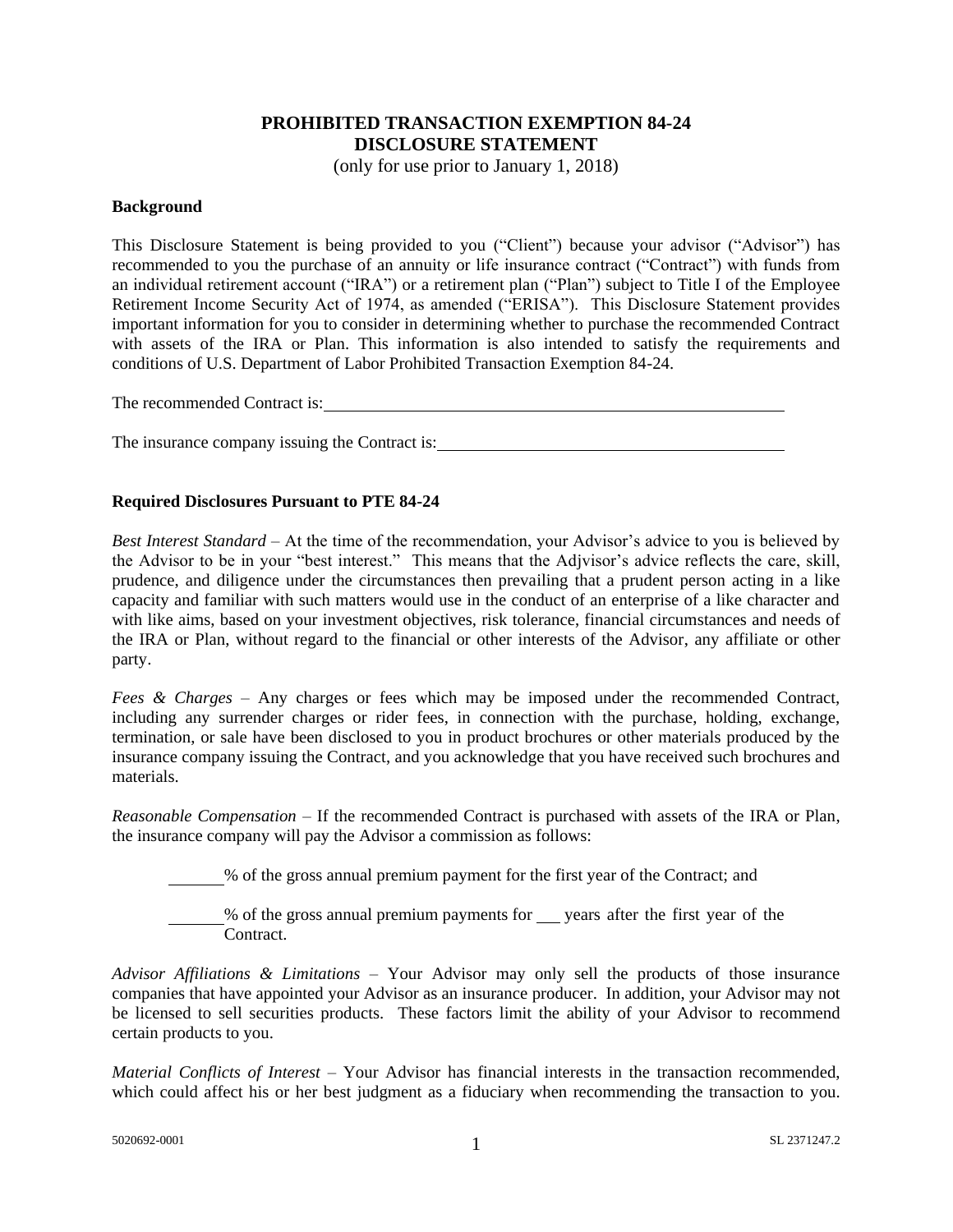The following are potential Material Conflicts of Interest your Advisor may have in providing investment advice:

Receipt of Commission: Insurance companies may pay your Advisor a commission at the time you pay a premium to establish an annuity or life insurance contract, and may also pay commissions at the time of any subsequent renewal or additional deposits made to the contract.

Receipt of Other Incentives: Insurance companies, wholesalers, or distributors may offer your Advisor financial incentives, including, but not limited to: gifts, meals, or entertainment of reasonable value; reimbursement for training, marketing, educational efforts, advertising, or travel expenses to insurance company- sponsored conferences or events; or participation in profit sharing plans or bonus programs.

Rollover Recommendations:In the case of a recommended rollover of assets of the IRA or Plan, your Advisor may have a conflict of interest in recommending that you roll over assets of an employersponsored retirement plan or IRA to another IRA, because your Advisor may earn a commission if you roll over your assets, but would not earn a commission if you do not do so.

Product Recommendations: Recommending an annuity or life insurance contract may be present a conflict of interest because the commissions paid on such contracts are generally higher than those paid in connection with general securities or other non-insurance products.

In addition to the Material Conflicts of Interest listed above, your Advisor also has the following conflicts of interest:



## **Representations of Client**

By signing below, as the Client, you acknowledge your receipt of this Disclosure Statement and your approval of the recommended transaction. Further, you represent and acknowledge the following:

- You are the IRA owner or a fiduciary of the Plan, as applicable;
- You are not an insurance agent or broker, pension consultant, or insurance company, or an affiliate of any of the foregoing, involved in the transaction; and
- If the recommended transaction involves a Plan of which you are a fiduciary, you will not receive, directly or indirectly (*e.g.,* through any affiliate), any compensation or other consideration for your own personal account from any party dealing with the Plan in connection with the transaction.

*(For purposes of the foregoing, "affiliate" of a person means: (1) Any person directly or indirectly controlling, controlled by, or under common control with the person; (2) Any officer, director, employee (including any registered representative in the case of a principal underwriter), or relative of any such person, or any partner in such person; or (3) Any corporation or partnership of which the person is an officer, director, or employee, or in which the person is a partner)*